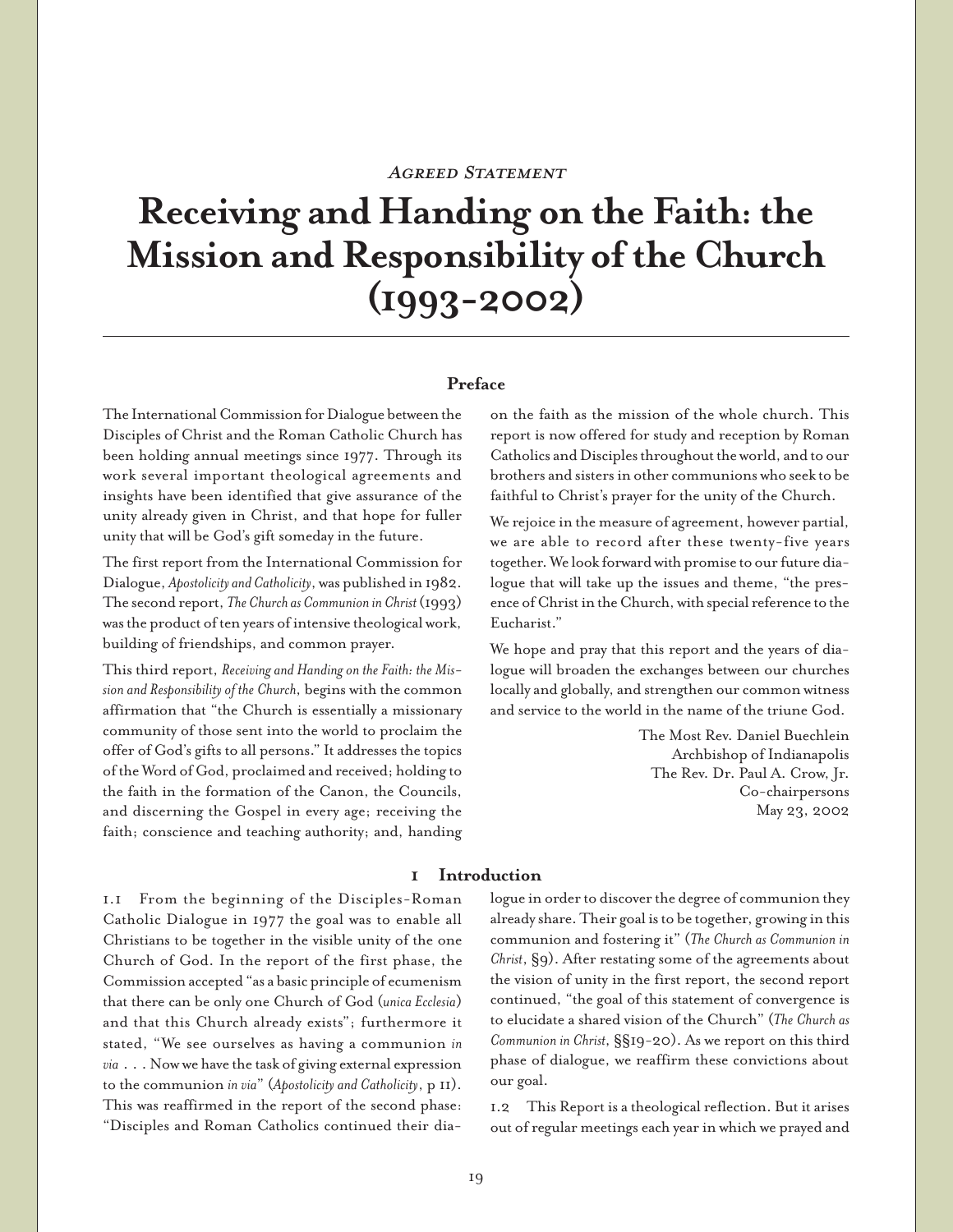studied the Bible together, met with members of local congregations, and studied and discussed together the similarities and differences that characterize our two communities.1 This sharing locally and internationally is a vital part of the "spiritual ecumenism" referred to in the first report.

1.3 Both the previous reports referred to the relationship of the individual and the Church. *Apostolicity and Catholicity* noted that "each Christian's faith is inseparable from the life of the community. Personal faith is an appropriation of the Church's faith and depends on it for authenticity as well as for nurture" (p 9). *The Church as Communion in Christ* stated that "the inner dynamism of the gift of faith—the power of the Holy Spirit which draws believers into spiritual unity—sustains the interaction of the faith of the individual and the faith of the community" (§40). From this starting point, we reflected on how the faith is handed on from one generation to another through history; and came to see that the proclamation of the Good News provided a crucial context for understanding the whole process of receiving and handing on the faith.

1.4 Disciples and Roman Catholics share a commitment to the Gospel of Jesus Christ; they place a similar emphasis on the Church as communion, and on the sacraments of baptism and eucharist. They share some common beliefs about the nature of the Church; yet there are also some differences, which reveal themselves in different structures. Perhaps the major query from a Roman Catholic perspective is how Disciples, with an apparent lack of structure and creedal formulations, have handed on the Gospel. For Disciples, on the other hand, the main question is whether the more elaborate hierarchical structure of the Roman Catholic Church, with an apparent emphasis on uniformity, gives people sufficient freedom of conscience in their response to the Gospel.

1.5 Both Disciples and Roman Catholics acknowledge that in the New Testament the community of believers is primary, and that the identity of individuals is defined by their membership in the community, not *vice versa*. This understanding, which has been traditional for Roman Catholics, finds its own expression among Disciples. Throughout Disciples history there has also been a concern to identify with that which was believed always, everywhere and by everybody (to use a phrase of St. Vincent of Lerins). The common sense philosophy characteristic of the early Disciples leader, Alexander Campbell, depended on an appeal to that which the community as a whole could accept. This community is the context in and through which the Christian message is received and lived out.

1.6 The conviction that it is necessary for every Christian to come to a personal confession of faith (which has sometimes been regarded as representing an individualistic emphasis) does not in any way deny the logical and chronological priority of the faith of the whole Christian community of believers. Rather than arguing at length about the relative importance of the individual and the Church, the Commission affirms that a believer's Yes to Christ incorporates that person into the Yes of faith spoken by the Church throughout the ages (cf. 2 Cor 1:20).

1.7 This Report therefore begins with a discussion of the Word of God, proclaimed and received (section 2) and continues with a discussion of how the Church in history holds to the faith (section 3). It then considers the question of the relation between the teaching office of the Church and Christian freedom (section 4), and concludes by considering the mission of the whole Church in handing on the faith (section 5). We offer this Report hoping to remove mutual misunderstandings, to diminish the differences which still separate us and to renew the vital link between the mission and unity of the Church.

# **2 The Word of God, Proclaimed and Received**

#### **The Missionary Nature of the Church**

2.1 The Christian faith announces that God has reached out to humanity decisively in the Incarnation. Jesus Christ is the living Word, the mediator and fullness of revelation. New Testament writers express, in a variety of ways, the truth that God wills to gather all humanity into the community that shares in the communion between the Father and Son in the Spirit (cf. Eph 1:9-10, Col 1:19-20,1 Jn 1:3). The Holy Spirit, sent to make real the work of Christ in mysterious ways which are not all revealed, is thus the agent of mission. The Church is

gathered by God to carry on the work of the twofold mission of the Son and the Holy Spirit. Thus, the Church is essentially a missionary community, a community of those sent into the world to proclaim the offer of God's gifts to all persons.

2.2 In living out its missionary identity the Church proclaims the Word of God and invites person to be converted and become part of the communion of believers. Only there can the full meaning of the Gospel be known. Our two communions are convinced that, in all the Church says and does, its call to proclaim salva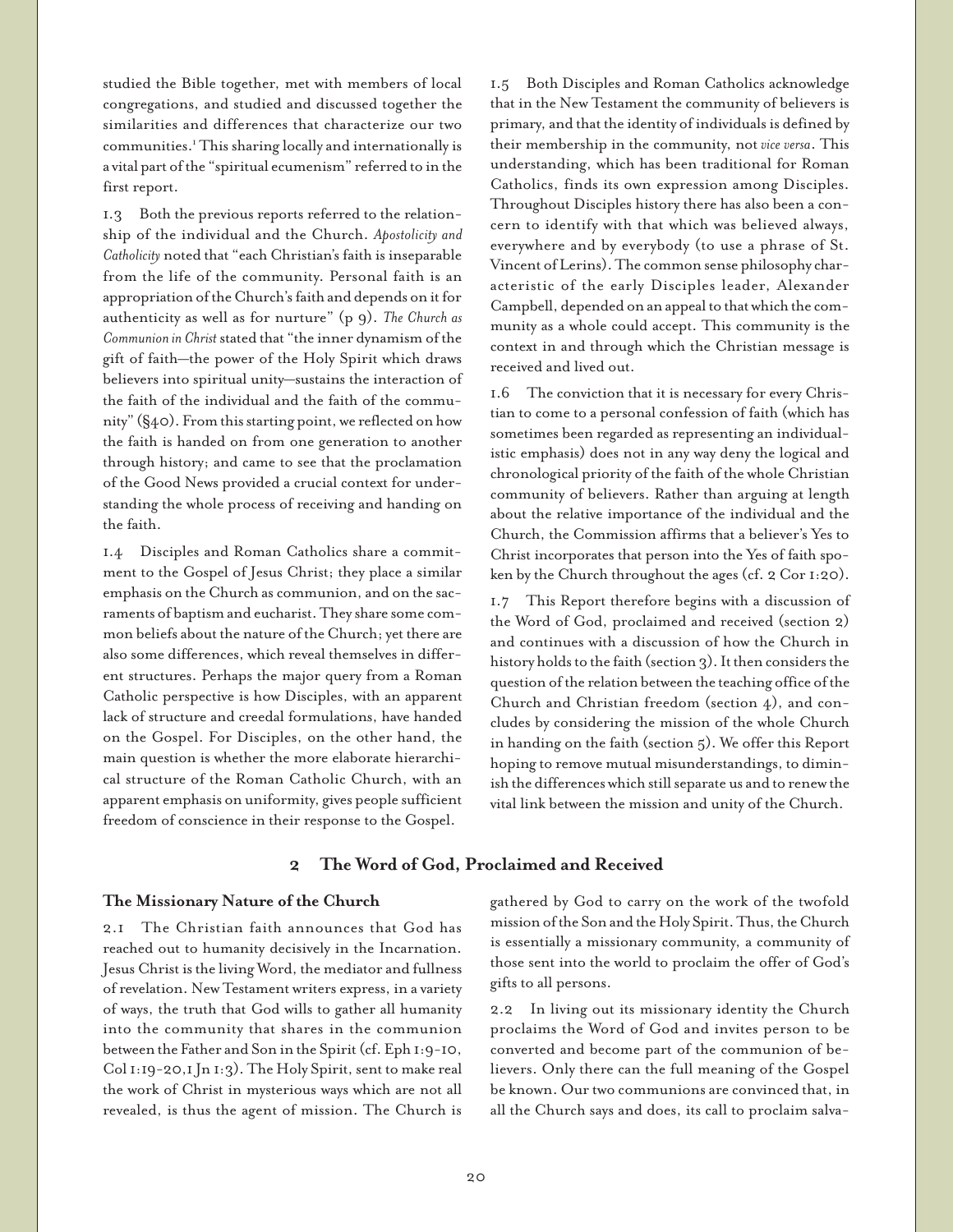tion is accompanied by the presence of the Holy Spirit empowering the Church to discern that which is necessary for salvation.

### **Hearing the Word of God**

2.3 One way in which the Holy Spirit has assisted the Church in its call to proclaim salvation to all is in the writing and identification of the books that came to be in the Bible. The books of the Bible had human authors to be sure; nevertheless, God is heard speaking through these books. We agree that we hear the Word of God through the Bible when it is used in celebrating the sacraments, in preaching, in teaching the faith and in personal devotional activities.

2.4 Members of each communion participate in a living tradition of scriptural interpretation and prayer, which they pass on to others. The shaping of distinctive common ways of understanding and sharing the scriptural text links each Christian and each generation of Christians with those who have preceded them. It is through the reading and interpretation of the Scriptures in the congregational life of each communion that the Word of God is made real in both praise of God and Christian discipleship. Thus, the Gospel message leads necessarily to life in community, which in turn helps to shape the understanding of the message for subsequent generations (cf. *The Church as Communion in Christ*, §§13-14, 21-23). Both Disciples of Christ and Roman Catholics affirm that the Holy Spirit guides the Church, which because of this guidance will not finally fail in its task of proclaiming the Gospel. Our ultimate confidence is in God's promise to bring about the divine purpose for all.

2.5 Disciples of Christ and Roman Catholics agree on the necessary link between the Word and the sacraments. The Word of God has its own efficacy: and its saving power is experienced most fully when the Word is received together with the sacraments, especially the Eucharist. The fullness of the Good News is received in the gift of communion with God and with each other, a communion beginning through baptism and incorporation into the Body of Christ and extending throughout one's life. In both the Roman Catholic Church and the Disciples of Christ the sacraments make real the communion the Gospel announces (cf *Apostolicity and Catholicity*, pp 9, 12). The sacraments are by their nature integral to the life and being of the Church. They bring a new believer into the community, creating a link between the believer and all other Christians in every time and place. Thus each believer receives the living Tradition, becomes part of it, and participates in passing it on.

# **3 Holding to the Faith: the Church in History**

3.1 As they waited in expectation for the return of the Lord, Christians wanted to remain faithful to him while they celebrated his presence in word and sacrament. The Church has always recognized the need to hold on to the memory of the apostolic community about what God has done in Christ. Both Disciples and Roman Catholics recognize that the canon of the Scriptures, councils of the Church, and creeds confessing the faith were developed as instruments to do this, under the promised guidance of the Holy Spirit (In 14:26) (cf. *The Church as Communion in Christ*, §36). In our dialogue we have also come to appreciate more deeply the process the Church used in discerning these instruments of faithfulness; this process of discernment continues whenever the Church seeks to confess the Gospel with courage in the face of new situations and challenges. Through our discussions on the formation of the canon, on councils and the declaration of the faith, and on the process of discerning the Gospel in every age, we have enriched our understanding of the ways that the Church holds on to the faith throughout history.

#### **Formation of the Canon**

3.2 Why did Christians develop a canon of the books they came to regard as their Scriptures? The reason can be stated simply: Christians wanted to hold on to the same

faith preached by the apostolic community. In the face of controversies about the content of the faith, the Churches in the East and the West began to list the venerable books, which they considered as the genuine documents of God's revelation, containing the substance of the apostolic faith and expressing the will of God for Christian life. In this diverse group of books the Church recognized the authentic Word of God in its written form inspired by the Holy Spirit.

3.3 The early churches included those begun by the apostles; but in addition churches were considered *apostolic* in which the apostles preached or to which they wrote letters. Some books not written by apostles were included in the early lists making up the canon because they too came from the apostolic era, they were sometimes read aloud during liturgical celebrations, and they were in agreement with the apostolic tradition. The canon also enabled those churches with no direct personal link to the apostles to have the assurance that they too proclaimed the apostolic faith in communion with the apostolic churches. The books which constitute our New Testament are those in which, from apostolic times, guided by the Holy Spirit, the local churches in communion with one another had come to recognize the apostolic faith.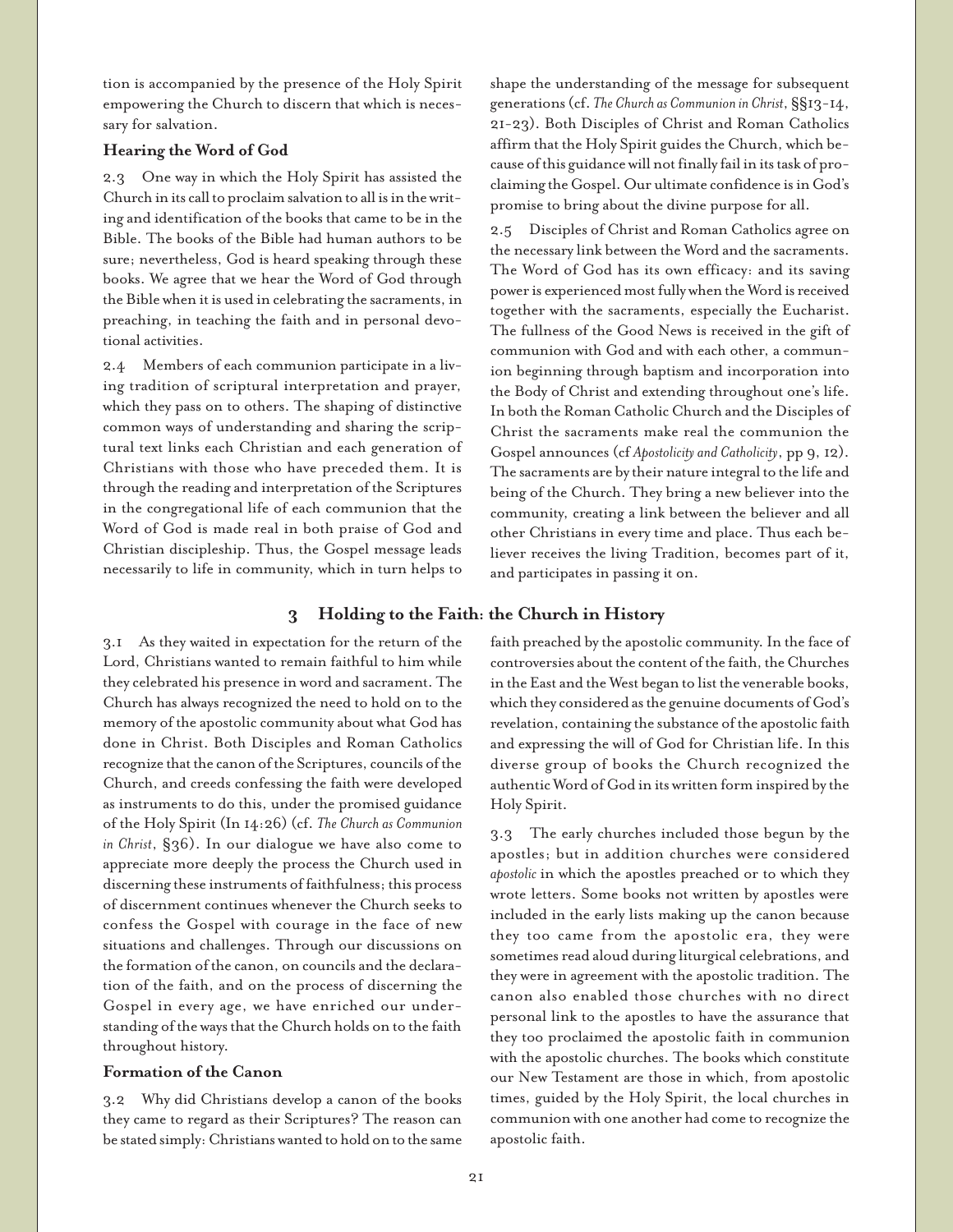3.4 The way in which sayings and deeds of Jesus were transmitted helps us to understand concretely what the authority of the canon means. The deeds and words of Jesus were known and *received*<sup>2</sup> in the communities of believers from the teaching and preaching of the apostolic witnesses to the Christ-event. But not all these deeds and words were included in the written gospels; and not all the written gospels, but only four, were judged to have a reliably apostolic origin and *received* in the official canon.

3.5 The making of a list of books to serve as a canon does not imply that the truth concerning God and the norms for the guidance of Christian life are to be searched for only in these documents. But if Christians want to hold on to their faith, to preach authentic Christian doctrine, to live according to authentic evangelical norms, they must look at these documents and conform their words and deeds to these teachings. The intention of the canon is to indicate where the heart of Christian faith is authentically to be found, because the Church is sure that in the documents listed—after centuries of testing—the "memory" of the Church of God has been faithfully preserved and transmitted since earliest times.

3.6 Moreover, the Church believes that the books which comprise the canon belong to the work of the Holy Spirit in history which keeps the Church indefectibly attached to the revelation disclosed in the history of the People of God and ultimately given in Christ Jesus. Thus setting the canon was at the same time an act of obedience and of authority. In obedience to the Holy Spirit the Church discerned which books contained the authentic apostolic witness, and acted with authority to set these books as its norm.

3.7 By holding together the Old Testament and the New Testament in this canon of inspired books, the Church shows its recognition of the links between the books inherited from the Jewish community and the books recording the Church's memory about Christ Jesus. And by holding together the rich but limited variety of books within the New Testament itself, the Church manifests that the diversity found there is compatible with the *koinonia* of all the faithful in "one faith, one Lord, one baptism" (Eph 4:5). The canon is therefore a symbol of unity in the diversity of the Church's life; it is also part of the givenness of that life.

3.8 The formation of the canon was a process of ecclesial discernment which lasted many years and involved many aspects of the life of the Church. Today Roman Catholics and Disciples recognize the significance of this process and the criteria which, at least implicitly, functioned to determine which books were to be included

or not to be included in the canon. These criteria included apostolicity, conformity with the Gospel of salvation in Jesus Christ, and use during liturgical celebrations. But these interlocking criteria did not function in isolation during the Church's discernment process.

3.9 Although official lists were authorized by local churches as early as the second century, only in 1442 did the canon enter a conciliar decree when the Council of Florence listed the books of the canon within its statement on union with the Copts. While this was quite a long time after the canon-making process of the early Church, the centre or heart of the canon had not been questioned. Disagreements between the Reformers and the Council of Trent about the canon of Scripture concerned only the somewhat imprecise edges of the canon of the Old Testament.3 The differences between Roman Catholics and Disciples on the number of books in the Old Testament need not be Church-dividing.

3.10 There is a close relationship between the canon of the Scriptures and the unity of the Church. Because it is held in common by Christians, the Bible holds Christians together with one another as they read and proclaim the same Word of God received from the Church of the apostles. The diversity of the Bible also helps to explain why the same Word of God has led to different emphases among different Christian communities. The canon of the Scriptures determines and supports the faith of both of our communions, so Roman Catholics and Disciples again and again recognize each other as brothers and sisters in Christ.

#### **Councils and the Declaration of the Faith**

3.11 Disciples and Roman Catholics share the desire to hold on to the emphasis on Church unity which characterized the patristic period of the Church's history. For Roman Catholics the patristic writers are witnesses to the Tradition who have a special authority because their foundational insights on the central trinitarian, christological, and sacramental teachings have been received by the Church, notably through the great councils. Disciples for their part have received the major teachings of the patristic period without necessarily always using its texts explicitly. However most Disciples theologians turn less readily to the patristic writers, the councils and creeds, than do Roman Catholics.

3.12 Roman Catholics and Disciples agree in recognizing the theological definitions of the first seven ecumenical councils as part of the common history of the Church. In these councils the Church responded to new controversies about the content of its faith and sought to hold on to the authentic teaching received from the apostles.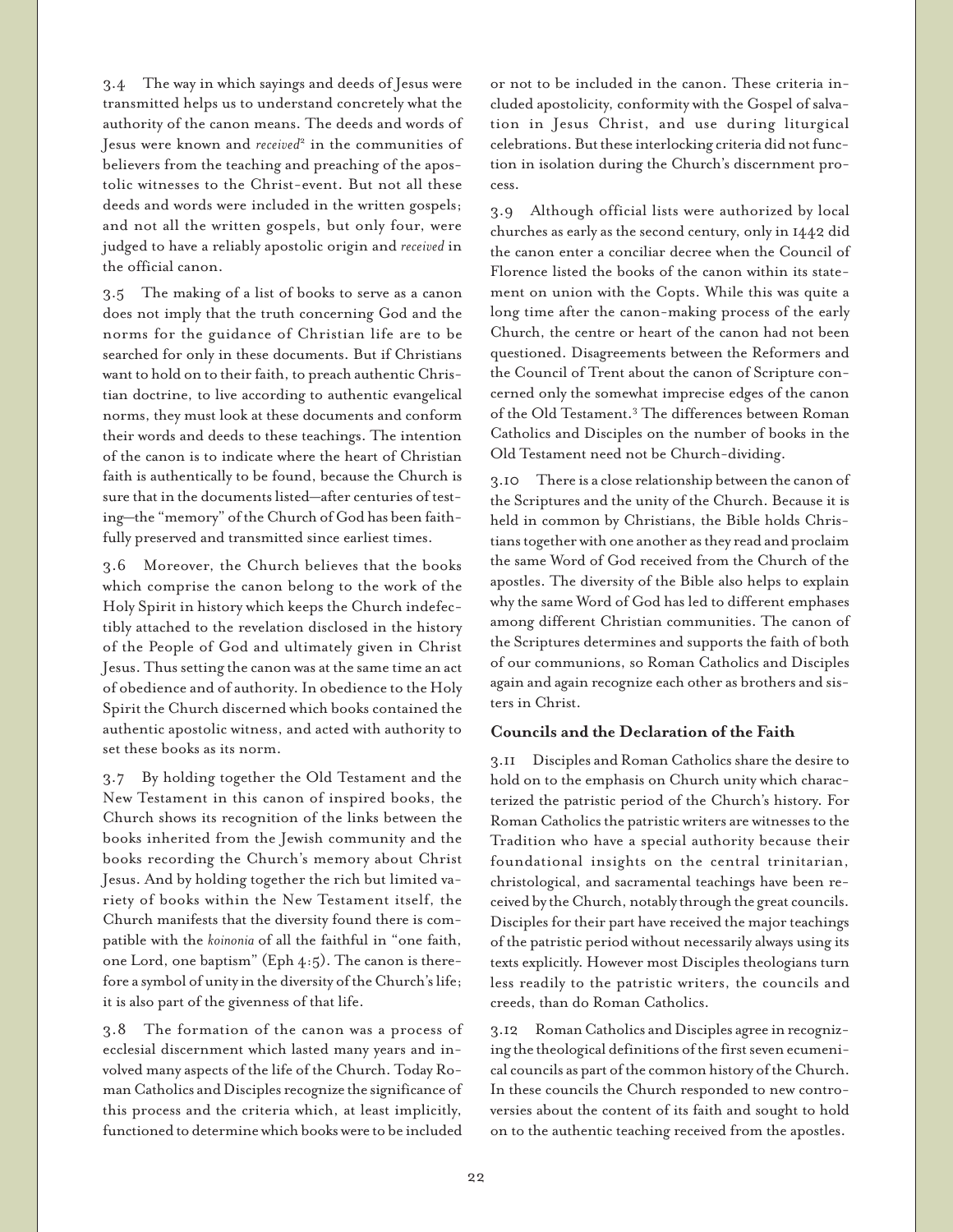3.13 We discovered that we share more agreement about these seven early councils than previously recognized. Disciples and Roman Catholics together recognize the first seven councils as authentic gatherings of the Church able to speak in the name of the whole Church for four main reasons:

a) The councils articulated and defined the mystery of the Triune God manifested in history, revealed through Christ Jesus, which the Church has to proclaim "until he comes again."

b) The councils were conscious that Christ is in their midst because they were gathered in his name. In their teachings received by the Church they always remained "under the Gospel": the Holy Spirit was at work in the community to maintain it in an authentic communion with what Christ did and taught despite the sometimes questionable tactics of some participants.

c) In their decisions the councils respected and preserved the diversity of traditions present in the Scriptures. As the councils of Nicaea and Chalcedon themselves demonstrate, councils wished only to be at the service of the Scriptures. Conciliar definitions were not intended as substitutes for the language of the New Testament authors; they clarified and made explicit the main affirmations of the Scriptures.

d) The councils gathered the bishops, who were seen as succeeding to the apostolic community. As leaders of their communities presiding at the Eucharist, they were considered to embody their local churches and as such were able to speak for them in the process of clarifying or defining the faith. Subsequent to the councils, the bishops were responsible for interpreting the councils' decisions to their churches. All local churches were drawn into the decisions of the councils through reception afterwards.

3.14 Roman Catholics believe that their life continues to be shaped by the work of the seven ecumenical councils celebrated and received by the Eastern and Western Churches together. The Roman Catholic Church is assured that some of its provincial councils and its general councils assembled since the separation between the West and East and the Reformation divisions are providential instruments the Spirit of God uses to keep the People of God faithful to the Gospel. Moreover the Roman Catholic Church claims that, when the college of bishops meets in an ecumenical council which is confirmed or at least recognized as such by the Bishop of Rome, it is able to define doctrine as divinely revealed, to be accepted with the obedience of faith.

3.15 The situation is not the same for the communities of the Disciples. Certainly Disciples recognize that their life continues to be shaped by many of the declarations and decisions of the councils—the seven ecumenical councils and some of the Western general councils—celebrated before the Reformation. The Disciples tradition has never held the theological positions condemned by the early ecumenical councils. Disciples hold that the conciliar christological and trinitarian definitions belong to the providential *oikonomia* (ordering) by which the Church of God is kept within the path of the Gospel and preserved from grave distortions in its confession of Christ Jesus, the Saviour. To the extent that they have accepted the decisions of those councils, Disciples have acknowledged their authority.

3.16 The first generation of Disciples leaders was critical of the way in which confessions of faith were used as tests of fellowship, particularly at the Communion Table. The main targets of their criticism were the Reformation and post-Reformation confessions such as the Westminster Confession and the Secession Testimony<sup>4</sup>, rather than the Apostles' or Nicene Creeds. The motto "No Creed but Christ" was not intended to exclude the use of creeds for the purpose of teaching the faith. Disciples, however, have preferred to use New Testament confessions of faith; they emphasize the dependence of the conciliar creeds on the New Testament.

3.17 Today both Disciples and Roman Catholics draw on the central teachings of the first seven councils when judging new ideas or practices proposed in our churches. These conciliar teachings define the boundaries within which to search for faithful interpretations of the Gospel. For example, a wide diversity of theological understandings of Christ can be used in preaching and teaching, but an understanding of Christ in opposition to the teaching of Nicaea or Chalcedon is not acceptable. At the same time, affirming the teachings of these councils does not imply affirmation of their world view or conceptual structure. Both Roman Catholics and Disciples recognize that no statement exhausts the mystery of God to which it points and that attempts to express in human language the mystery of God's saving work for humanity are open to restatement. A distinction may be drawn between the language in which conciliar definitions are expressed and the reality to which they bear witness. It may be necessary to restate that reality in different terms in later ages, but such restatement will always be faithful to the truth originally intended, and not contradict it. In fact, the councils demonstrate that sometimes the Church finds such restatement necessary precisely in order to remain in continuity with the faith it has received.

3.18 The ecumenical commitment of the Second Vatican Council acts today as an invitation to Disciples to explore together with Roman Catholics what more may be received from the heritage of the councils. Ecumenical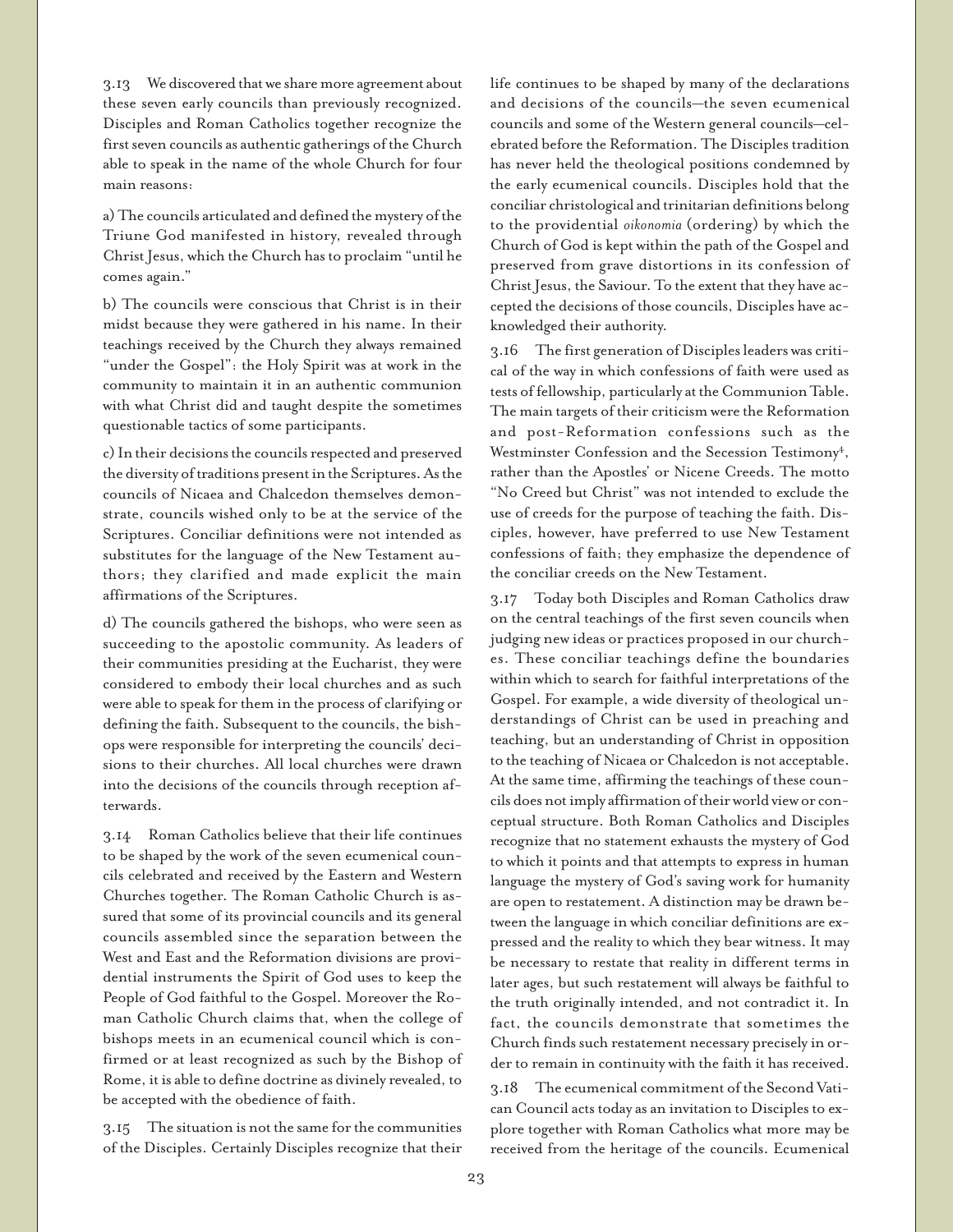dialogue has become one of the most important channels for the diffusion and reception of conciliar teaching, and because of such dialogue Disciples are more ready than in the past to use the Nicene Creed in the celebration of the eucharist as Roman Catholics do. In fact, today some Disciples congregations are in a process of *re-reception* of the doctrinal formulations of the early councils. Yet ultimately the full reception of the work of councils will be unselfconscious, reflected in the everyday teaching and worship of the Church.

3.19 The history of councils reveals God's guidance, but human sinfulness and frailty can be seen there as well. Sometimes councils failed to overcome divisions. Despite this, the history of the conciliar process itself gives our churches a record of a series of solutions to problems threatening the Church's unity in faith. The heritage of the councils shows that a common faith can be maintained along with a diversity of theological interpretations. Disciples and Roman Catholics can take hope from the struggle for unity in this conciliar heritage.

# **Discerning the Gospel in Every Age**

3.20 As the Commission discovered many unexpected agreements about the canon of the Scriptures, ecumenical councils and the declaration of the faith, we also discovered agreements about the process by which they came to be received into the life and teaching of the Church. In fact, this process of discerning the Gospel is central to the life of the Church because of what God has done "for us and our salvation" (Nicene Creed).

3.21 Christians believe that God has acted within, indeed has entered, history in Jesus Christ. Living in Christ, the Church is both an eschatological and an historical reality. The Church belongs to the reality of salvation and to the *oikonomia* (ordering) revealed in the incarnation of the Son of God, who became flesh in an authentic and concrete humanity marked by its historical and cultural context.

3.22 The discernment of the meaning of the revealed truth and of the imperatives of Christ's will for his people takes place in this historical situation. It cannot be detached from the contingencies of human dependence in regard to history. Time provides the opportunity for the

Church to sift authentic from inauthentic developments in its tradition.

3.23 The discernment and reception of the Word of Truth are the fruit of the presence in all the faithful of the *sensus fidei* (the sense of the faith). It belongs to their Christian being. The Spirit gives to all the baptized believers this *sensus fidei*, together with a diversity of charisms. Among these are the gifts attached to the functions of exercising *episkope* (oversight), of teaching, of searching the meaning of the revealed Word through study and research. (The process of authoritative teaching is discussed further in §§4.9-4.16.)

3.24 This meaning is not discerned by the mere addition of individual insights. It is the result of the communion of all these diverse charisms expressing the mind of the entire Body of Christ, through a process of mutual reception. To be authentic, ecclesial agreement in matters of faith will include ordained ministers with responsibility for teaching in the Church, scholars working within the community of faith, and the body of the faithful who receive and celebrate this consensus in their worship and witness.

3.25 Disciples and Roman Catholics agree that the Church must always be sensitive to contemporary questions and to diversity of cultures when discerning authentic developments in its understanding of the Gospel. Elements harmful to the Gospel must be distinguished from the insights necessary for its effective proclamation in that time and place. In every changing circumstance of its history the Church stands under the judgment of God.

3.26 In many cases an immediate discernment is impossible because the community as such has to be involved in the complex dynamism of reception. Disciples and Roman Catholics both recognize the importance of the way in which the Gospel has been received and handed on from generation to generation for an authentic understanding of Scripture. They recognize a process of development in the understanding of doctrine in the Church which can be traced through history. Reception plays a crucial part in this ongoing process. Disciples and Roman Catholics are not unanimous on the ways in which reception is achieved, but they agree on its necessity.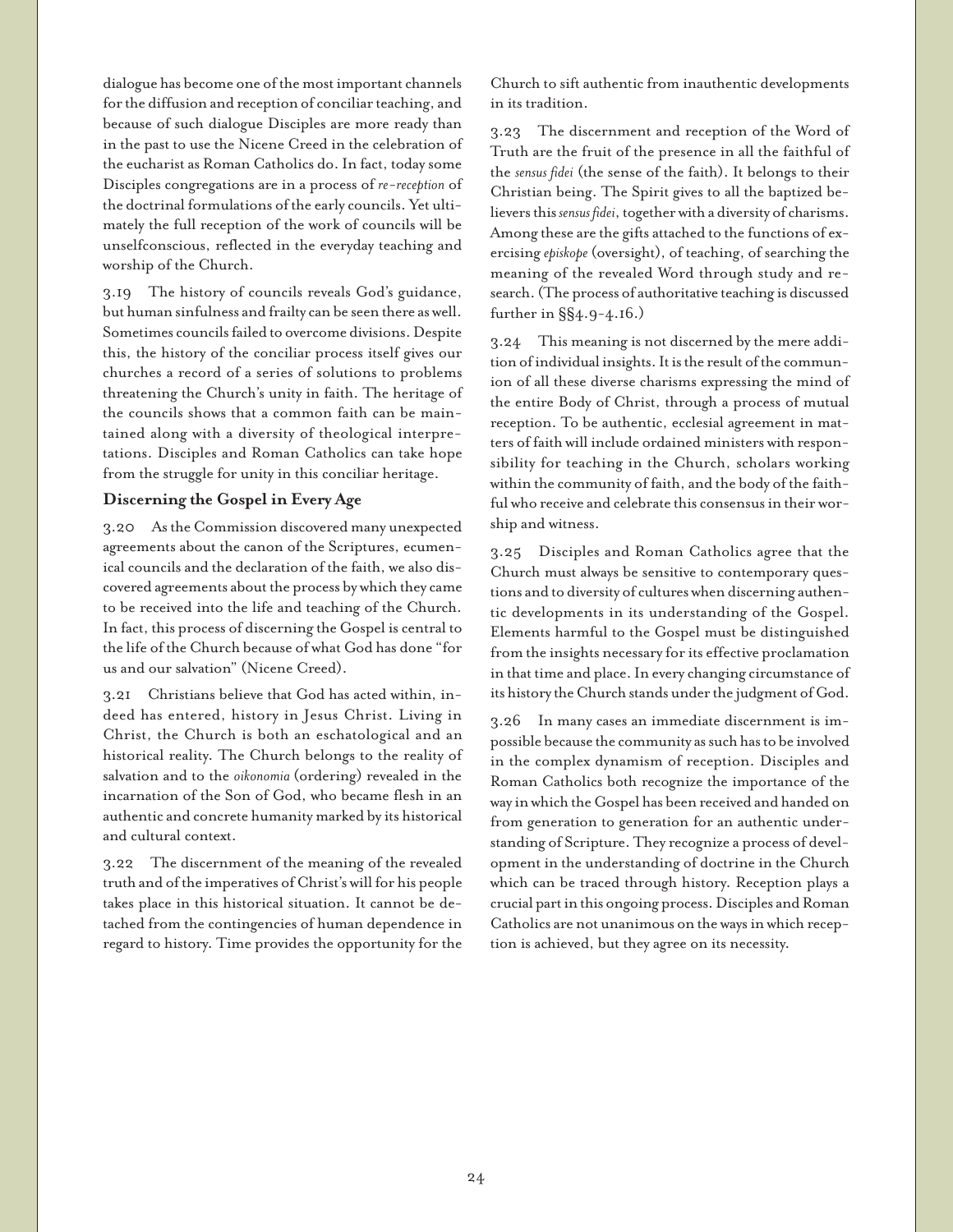# **4 Receiving the Faith: the Individual in the Community**

4.1 Receiving the faith from previous generations is an important and complex process. Through the life and teaching of the Church each generation seeks to work out the meaning and implications of obedience to the Word of God in that time and place. Here there is a difference of emphasis between Disciples and Roman Catholics on the relative weight given to individual discernment and conscience, on the one hand, and to the communal mind of the Church on the other. In *The Church as Communion in Christ*, we wrote: "Roman Catholics are convinced that, although they must decide for themselves, they cannot decide by themselves. Disciples, on the other hand, are convinced that, although they cannot decide by themselves, they must decide for themselves" (§ 16). This section explores this difference further. Nevertheless both Disciples and Roman Catholics agree that obedience to the Word of God has priority.

# **Conscience, Freedom and Being in Christ**

4.2 The mission of the Church is to proclaim the Word of God. As it does so, the Church respects the freedom of every human being created' in the image and likeness of God' (cf Gen 1:26-27). Both Roman Catholics and Disciples agree that the Church affirms each person's freedom; but the Church also has a responsibility to help its members make informed decisions, not to misuse the freedom that is God's gift, but use it for following God's will.

4.3 Consideration of Christian freedom necessarily involves examination of the role of the conscience in matters of belief. For people need to be convinced about the teaching they receive. The words of St Paul come to mind, "The faith that you have, have as your own conviction before God" (Rom 14:22).

4.4 What is the role of conscience in matters of belief? Disciples of Christ and Roman Catholics agree that what we call human conscience is rightly described by the classical image of a voice of God, present in the heart of every human being. This is shown by St Paul's discussion of the position of Gentiles in relation to the Mosaic law when he writes, "They show that what the law requires is written on their hearts, to which their own conscience bears witness" (Rom 2:15). Conscience may also be seen as a spiritual perception of what conforms with the dignity of the "image of God" and what has to be done according to this dignity. This first level of conscience is the work of God and, although sin can cloud conscience, it cannot destroy it.

4.5 The Church has a truth to teach which its members cannot discover only by themselves: it has been revealed in the person and work of Jesus Christ and kept in the memory which is guarded by the community of believers.

In order to say a free human Yes to the Gospel Christians need to know to whom and to what they are called to say Yes. Indeed they will remain free to say Yes or No. It is their responsibility to form a conscience which is open to what God is saying. Nothing can oblige them to act against their perception of the will of God. Family, school, friends, and the culture all playa part in influencing human decisions. Because the Church has received from God the mission to teach the Gospel, it has a duty to help its members to make the faith of the Church their own in order to inform their conscience. This is therefore the second level of Christian conscience—to make a reasoned response to the revelation of God in Jesus Christ.

4.6 Sometimes in the history of the Church individuals or groups, acting in obedience to the Word of God as they discerned it, have disagreed with the prevailing teaching or practice. Disciples and Roman Catholics respond to this situation differently. Disciples came into existence because their leaders were unwilling to accept the restrictions which Presbyterians placed on access to the Lord's Table. This memory has shaped their attitude towards the issue of disagreement with prevailing views. The nature of the history of the Roman Catholic Church means that it has no similar dominant memory; it also places a strong emphasis on the value of unity. Further work and reflection is needed on these differences. Nevertheless Disciples and Roman Catholics agree that certain groups in the history of the Church have made an important and prophetic witness which has not immediately been recognized.

4.7 If men and women want to be in harmony with God, they have to hear and obey the voice of their conscience, informed and enlightened by the Word of God, assisted by the gifts of the Holy Spirit and prudent advice, and guided by the teaching of the Church. Christians respond to the Gospel as the first disciples responded to the call of Christ; but like those first disciples they discover the truth of the words of Jesus, "You did not choose me but I chose you" (In 15:16). In so doing they are led to the peace and happiness of the Kingdom for which they are created and redeemed.

4.8 The Commission's discussion has been important in dispelling old stereotypes, such as the idea that the Roman Catholic Church has no place for freedom of conscience, or the idea that Disciples place no limits on the freedom of conscience. Both communions teach the place of the freedom of conscience and both see limits to its exercise within the community. This leads to two important agreements. Disciples and Roman Catholics both recognize that commitment to the Gospel should be freely made. They also recognize that living the Christian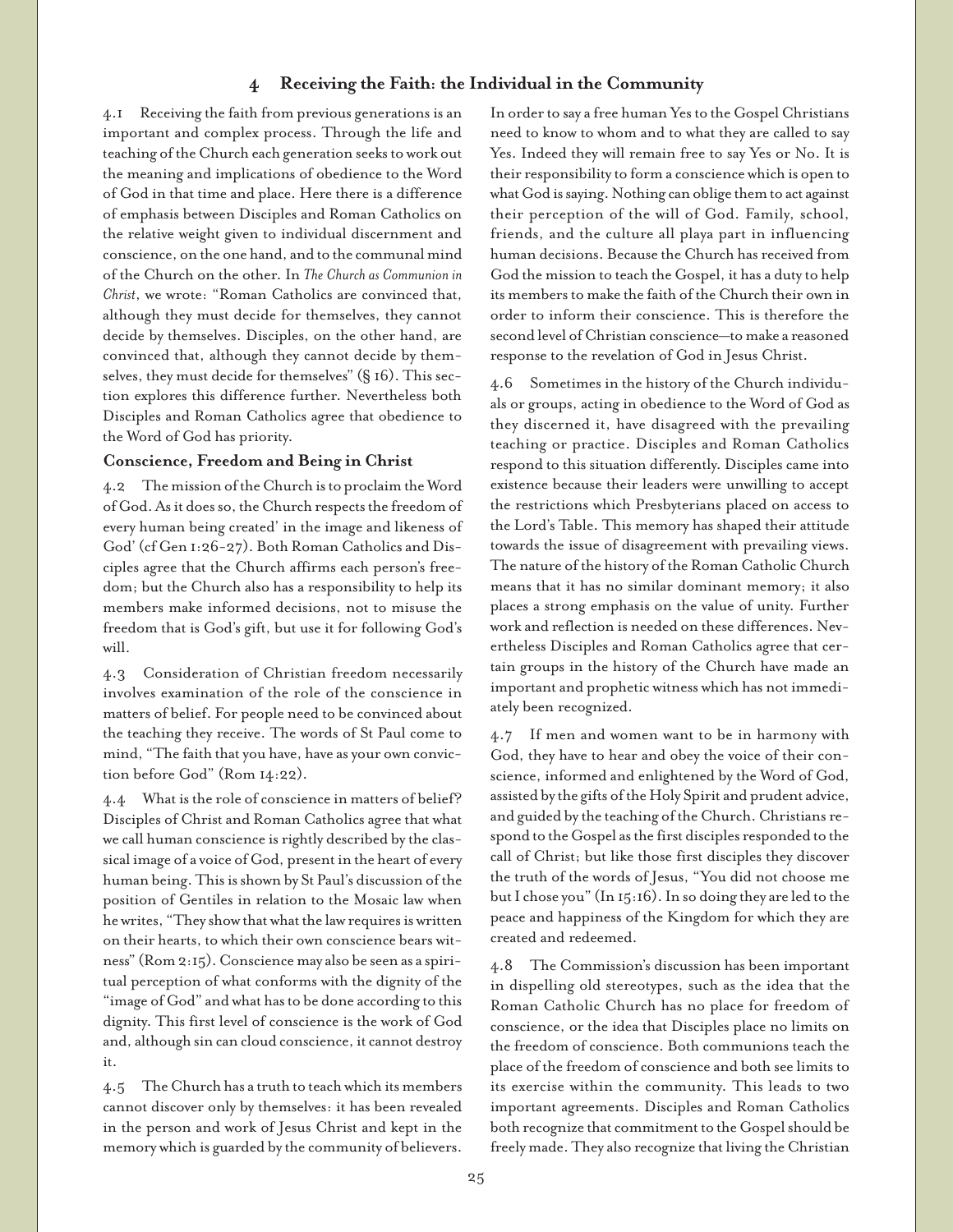life is a continuous process of receiving and living by the teaching handed on in the Church and making personal decisions which are themselves shaped by life in communion with other believers.

# **Teaching with Authority**

4.9 Both Disciples of Christ and Roman Catholics agree that the faithful and truthful expression of the Gospel is inherently persuasive, because its authority comes from God. Members of both communions also agree that the discernment of the authentic meaning of the revealed Word belongs to the whole community, and that some members from within the community are called and empowered by the Spirit to teach the Word of God. These are the pastors. *The Church as Communion in Christ* stated that "the ordained ministry is specifically given the charism for discerning, declaring and fostering what lies in the authentic memory of the church" (§45). The ordained ministers have a specific mission to teach the teaching Church; and their teaching role is primary among their pastoral duties. Beyond that, Roman Catholics and Disciples would locate and describe the exercise of ministerial authority in different ways.

4.10 For Roman Catholics the discernment of the authentic meaning of the revealed Word is expressed especially in the charism of ordained ministry. The unity of the ordained ministry is found in the communion of the bishop with all the other bishops, a unity sustained by the Bishop of Rome. In this way the authority to teach is linked intimately with all the churches in the: communion of the Apostolic Tradition. In the sacrament of Holy Orders bishops are charged to "preach the Gospel faithfully and constantly . . . , keeping in its authenticity and its integrity the deposit of faith according to the tradition always and everywhere transmitted since the apostles." Moreover, their service of the faith extends from their preaching and pastoral care to the celebration of the sacraments, culminating in the Eucharist.

4.11 For Disciples this teaching is the function of theologically educated, ordained ministers. These are faithful persons, possessing the qualifications required to hand on the apostolic records of Christ's teachings, and to teach correctly what they contain. Alexander Campbell stated that "it is indeed the Holy Spirit and not the congregations, which creates Bishops and Deacons. The Spirit gives the qualifications both natural and acquired" (*The Christian System*, p 185). The office of what the first generation of Disciples called bishops (although the title was afterwards abandoned) or elders is specifically related to teaching and oversight within a particular local congregation. This office developed differently in different countries.5 Local ministers do not teach alone but in consultation with their colleagues. They use teaching materials prepared regionally, nationally or internationally, often in collaboration with other churches.

4.12 In the Roman Catholic Church the bishops in communion with the Bishop of Rome are responsible for the ordinary teaching of the Church. The purpose of such teaching is not only to inform the faithful, but also to form their consciences so that they may take responsible decisions, confident that they are acting in accordance with the will of God. The special charism of the bishop is to keep the church in his care in communion with the whole Church. Thus individual bishops are sometimes necessarily cautious in responding to new expressions of the faith. The Roman Catholic Church has a clearly identified teaching office which especially in contemporary times has articulated, with due regard for consultation, an increasingly large number of positions on new challenges or questions. Part of Roman Catholic life includes understanding these explanations of current magisterial teaching and also understanding the different levels of authority with which they are taught. Thus for Roman Catholics the authenticity of the faith is assured when bishops teach in communion with the Bishop of Rome and the other bishops.

4.13 Among Disciples the teaching of the Church is in the hands of ministers of local congregations, and the whole community is encouraged to read and study the scriptures daily. Following the confession of Christ celebrated in baptism, members are nurtured by regular church attendance and participation in the Lord's Supper. Disciples expect ordained ministers to teach a common faith, taking account of the ecumenical consensus shared by other churches with whom they are in fellowship. Those persons with regional oversight also seek to keep their congregations in communion with the whole Disciple fellowship and they are responsible for exercising a prudent approach to the teaching of new ideas. But Disciples are more reluctant than Roman Catholics to provide official teaching on a wide range of matters. They often do not seek to articulate an official position when a question is under debate, preferring at times to leave the question open until time, debate and continuation in eucharistic fellowship lead to a consensus. This is an important difference in teaching practice. Beyond that, church members have a significant measure of freedom and personal responsibility to work out their own pattern of discipleship according to their conscience.

4.14 Among both Disciples and Roman Catholics teaching takes place within a set of limits or boundaries accepted by the community. However, there are differences of emphasis. Roman Catholics have emphasized that individuals cannot ignore the faith which the Church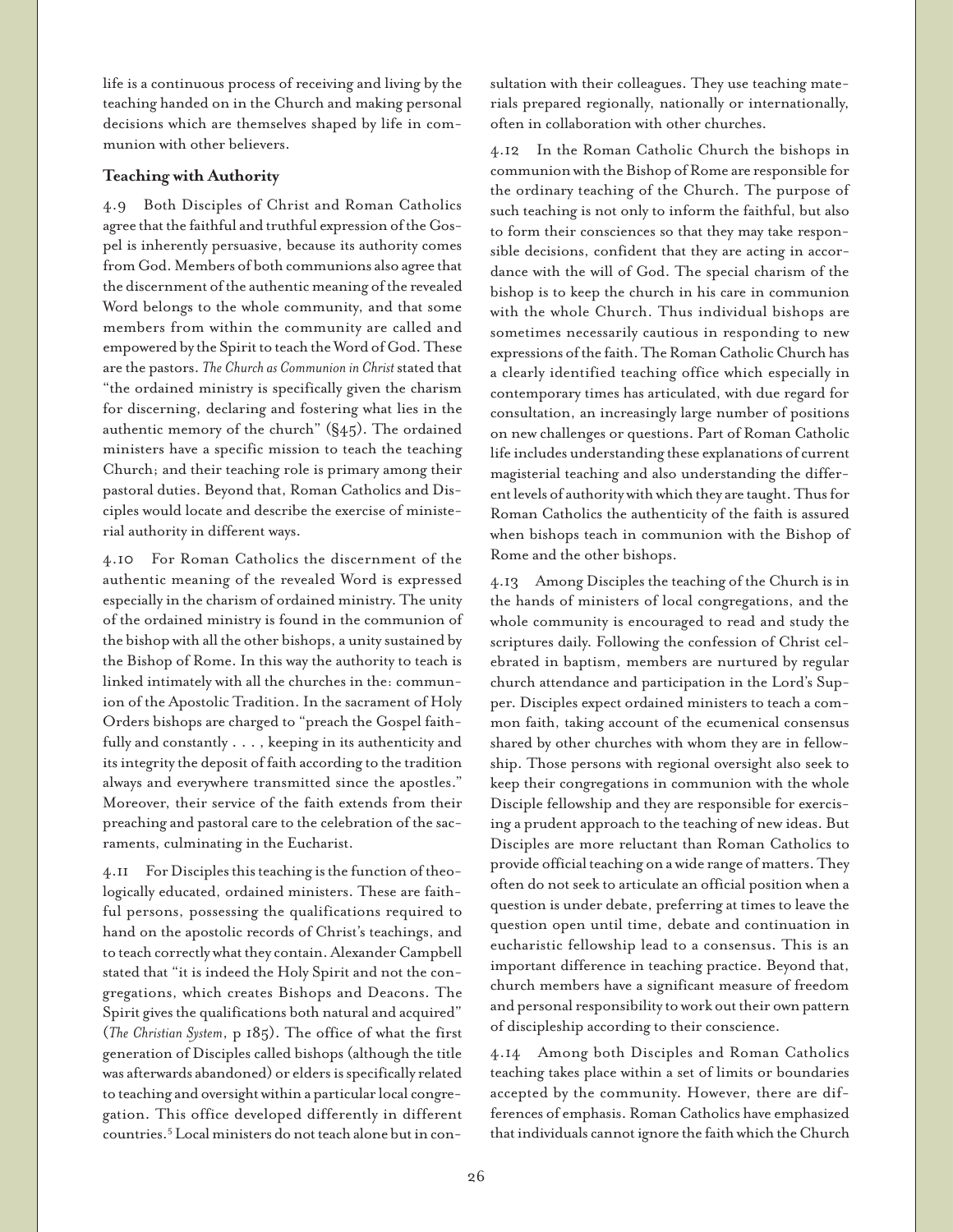has received through the Holy Spirit when proposing a new understanding of some point. Since the community of faith precedes the individual, anyone proposing new understandings of Christian teaching must be prepared to accept the community's discernment of those understandings. This communal discernment, in which the teaching office has a special role, acts as a discipline within which the theologian must work. Gradually a new consensus may emerge. The Disciples' process encourages continued conversation as the Church seeks to identify those expressions of the faith that best show a clear relationship to the faith witnessed in the New Testament. When responding to people whose views or practice of the faith seem outside the common norms, the process is primarily pastoral.

4.15 In both communions, especially when crucial doctrinal and pastoral issues are at stake, it is the authority of the pastors, guided by the Holy Spirit, which is the instrument of God to keep the community in the right direction. It is their responsibility to show how their teaching is in communion with the faith of previous generations. Nevertheless bishops and pastors have not only to be aware of the needs of the community but also to weigh the various insights of the people and to *receive* those insights that are an authentic expression of the *sensus fidei* (sense of the faith) of the whole Church of God. Their pastoral charism implies what the Catholic tradition designates as "pastoral prudence" enabling them to take into consideration inseparably the authentic evangelical truth

# **5 Handing on the Faith: the Mission of the Whole Church**

### **Equipping the Faithful for Evangelization**

5.1 Christ gave the whole Church the commission to transmit, teach and nurture the faith. Through baptism all members of the Body of Christ become partakers in the dignity and mission of Christ—prophet, priest and king. Hence they are called continually to receive and understand rightly the Word of God. Furthermore, as the Commission stated in *The Church as Communion in Christ*, the members of the Church, because they are bound into a communion with the Father and with one another, "are called to live in such a way that, in spite of their failures and their weakness, this communion becomes visible and is constantly in search of a more perfect realization"  $(S47)$ .

5.2 Being bound together in a common mission undergirds our joint understanding that no teaching of the faith can ever be a completely solitary task. Teaching the faith occurs in many contexts: the loving mother or father showing a child how to pray, Sunday School teachers and catechists struggling to respond to the

and the concrete situation of their flock within the whole People of God. Disciples have used the term' common sense', that is, the sense common to the believing community. This prudence and common sense oblige the pastors to teach always within the common faith of all the Christian communities, with which they are in communion.

4.16 For both Roman Catholics and Disciples the authority of the Church's teaching derives from a combination of elements: the truths of revelation, the theological arguments based upon them to guide human thought and behavior, the position and experience of those responsible for teaching, and reception by the whole Church. However, the relative weight attached to the elements differs between Roman Catholics and Disciples. Thus the claims made for the authority of the Church in matters of conscience differ in our two communities. In the Roman Catholic Church those with episcopal or primatial oversight, who hold the apostolic teaching office conferred by ordination, can at times make decisions binding on the conscience of Roman Catholics. For Disciples ultimate oversight rests with a General Assembly or Conference (comprising both ministers and other church members), but their decisions do not bind the conscience of individual members. The Commission needs to reflect further on whether these different emphases can be held together within the one Body of Christ.

questions posed by young people and adults, university and seminary professors instructing future ministers and lay leaders, Roman Catholic bishops exercising their office as teachers of the faith, Disciples leaders with regional oversight guiding congregations through a church controversy, and many more. All these experiences of teaching and learning deepen and strengthen the ecclesial communion we have in Christ. This vision of the whole Church's commission is crucial for our two communions.

5.3 Faith is normally taught to the younger generation in the family, especially through the charisms God bestows on faithful parents. It is their responsibility to give a child the first experiences of love and constancy of care. These experiences can help that child see himself or herself as a child of God. When parents explicitly teach Christian truth to their children and when they help them to be formed in virtue, they are working to form in them a Christian conscience. But they do this also through the examples they themselves offer of their own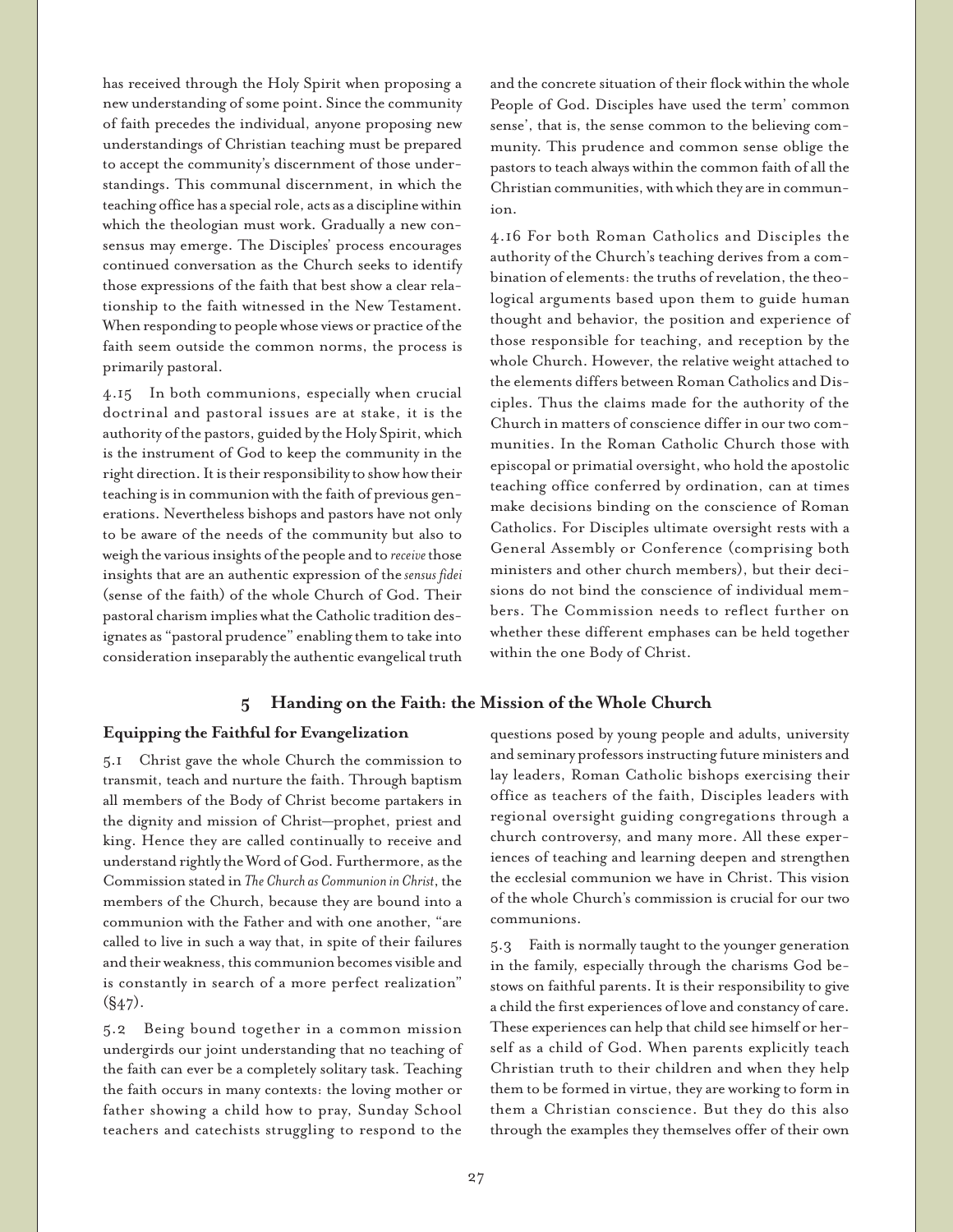visible struggle to live lives that are faithful to the Gospel and by presenting to their children opportunities to learn about other witnesses to faithful Christian living. Catholics and Disciples agree in considering that the function of parents is rooted in the grace of God. The Catholic Church emphasizes that this grace is a particular gift of the sacrament of matrimony, and accordingly is integral to the sacramental life of the Church.

5.4 In Catholic and Disciple congregations, systematic initiation and education in the essential matters of faith (*catechesis*) plays an important role, through Sunday Schools and catechetical programs. For the Roman Catholic Church a very important part is played by church schools, which have often been founded and staffed by religious orders or congregation with the official approval of the bishops or of the See of Rome. *The Catechism of the Catholic Church*, an authoritative exposition of the one apostolic tradition and a sure norm for teaching the faith, is used by local episcopal conferences in ways adapted to the local situation, but always in conformity with the common teaching of all the local churches in communion with the See of Rome. The discipline of the sacrament of penance and of participation in the eucharistic liturgy, following the course of the Christian liturgical year, with the example of Mary and the saints constantly presented, is also a major occasion of catechetical instruction in the: context of prayer. Pastoral preparation for baptisms, marriage and death is another. The responsibility for catechesis shared by all the baptized is exercised by the bishops in a way unique to their office. Among Disciples the regular pattern of worship, including the weekly celebration of the Lord's Supper and preaching, provides opportunity for spiritual growth and instruction. As well as preaching, ministers teach Sunday School classes and prepare candidates for baptism. Adult church school classes, and women's and young people's fellowships form competent persons able to nurture Christian faith. In different ways, both our traditions enable individuals to explore the implications of Christian discipleship for themselves and to share their experience with others.

5.5 In both our communions, professors, theologians and scholars in universities, seminaries and elsewhere are involved not only in the search for the right understanding of the sources of the faith or the history of their transmission, but also in teaching the teachers. An important contribution can also be made to the life of the faithful by spiritual writers.

5.6 The essential test for the Church's teaching is its faithfulness to the Gospel. Teaching the faith is more than communicating the content of a catechism or a book on Bible history and doctrine. It is inseparable from the witness of a faithful life and authentic devotion to God

and the Church. Here the authority comes from the baptismal and eucharistic grace at work in the lives of Christians, especially those whose faithfulness captures the imagination of the community. Conversion to Christ is a lifelong process, and in the Church Christians are challenged repeatedly to receive the fullness of the Gospel.

5.7 The Church itself is also called continually to receive the fullness of the Gospel. This is normally the fruit of a long process of interaction within the community. However, there may be occasions when an immediate decision needs to be taken for the sake of the Gospel. Such was the decision of the early Church to admit Gentile Christians without requiring them to conform to the whole Jewish law; in more recent centuries the decision of certain Christians to oppose slavery without waiting for a church consensus might be a similar example. The discernment process can be enhanced as the voices of other Christian communities and the insights of ecumenical work are taken into account. The teaching and living in the Gospel of one communion may bring to mind an aspect of Christian faith or practice which others have neglected, and are therefore called to *receive*. The implications of this for our understanding of communion require further patient discussion.

#### **Evangelization by Word and Witness**

5.8 In Jesus Christ the truth of God has come into the world in an historically unsurpassable and definitive way. The news of this is liberating and life-giving, yet also demanding; it is simultaneously gift and call. The good news calls for faith in the one who died and was raised by God to new life; it calls for repentance and a radical transformation of life. This proclamation of the good news is what is meant by evangelism or evangelization. The Church is by nature a missionary community, a community of those who are sent by God into the world to share in the proclamation of the good news (Mark 16:15- 16). Its proclamation of the Gospel through preaching and the celebration of the sacraments requires intentional commitment to the task of evangelization. The message must be communicated in words to those who have never heard it, to those who have heard it but are no longer active in the life of the Church and to those who continue to shape their lives in and through the Church.

5.9 Speaking and telling are not the only ways to evangelize. The witness of holy lives, strengthened by the Eucharist, is also integral to the mission of the Church. God's good news can be expressed in sacrificial lives and acts of mercy, before any word is spoken. Authentic witness to the Gospel takes place through lives of faithfulness to God sustained by prayer, self-denial and acts of love.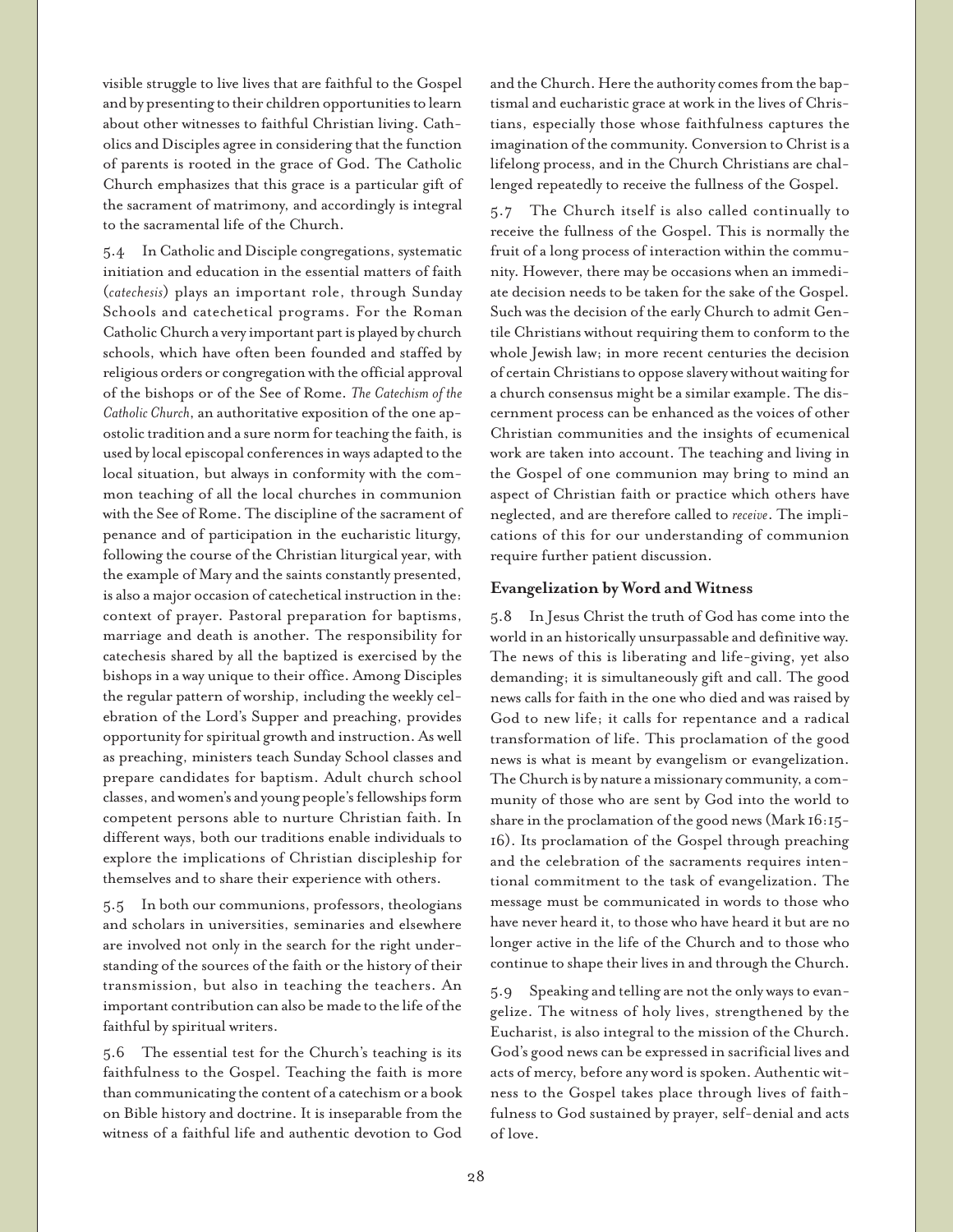5.10 Evangelization, which brings persons into lifegiving communion with God and with others, requires both persuasive words and the effective expression of the new life being offered. Those who are led to profess the Gospel will also show lives truly turned from concern for self to love of neighbor. Such love today will issue in witness to the cause of justice. When the Christian Church (Disciples of Christ) in the U.S.A. and Canada approved new principles for its Division of Overseas Ministries in 1981, it stated that "Evangelism is incomplete unless deed matches proclamation. In fact, in some contexts the deed is the only possible proclamation." Pope John Paul II stated that "Through the Gospel message, the Church offers a force for liberation which promotes development precisely because it leads to conversion of heart and ways of thinking, fosters the recognition of each person's dignity, encourages solidarity, commitment and service of one's neighbor, and gives everyone a place in God's plan, which is the building of his Kingdom of peace and justice, beginning already in this life" (*Redemptoris Missio*, §59). Disciples and Roman Catholics therefore agree that the Church must be a community with structures which facilitate evangelization and one which is a credible witness to the Gospel it proclaims.

5.11 All Christians are called to the work of evangelization, although some take on special roles. Parents and teachers hand on the faith to children; religious orders devoted to evangelization emerge; missionary societies encourage and support the work; Christian schools, youth movements and lay adult organizations appear on the scene to do specific tasks. Through all of these efforts, the work of evangelization is strengthened. Ordained ministers have the special responsibility to lead and build up the community. Furthermore, the teaching office supports the work of evangelization by serving the church's unity in faith and life. Thus the Church is extended by the establishment of new local churches of those committed to the cause of evangelization. When all work together, the Church witnesses to the fact that the Gospel is not only a dream, that with the grace of the Spirit it is possible to live according to the Word of God.

5.12 Evangelization and the unity of the Church go together. The concern to link evangelization and the unity of the Church is a particular characteristic of Disciples of Christ and of Roman Catholics. The Decree on Ecumenism of the Second Vatican Council states that the division among Christians "is clearly contrary to Christ's will. It is a scandal to the world and damages the sacred cause of preaching the Gospel to every creature" (§1). Pope John Paul II, in *Ut Unum Sint*, said that, "However true it is that the Church, by the prompting of the Holy Spirit and with the promise of indefectibility, has preached and still preaches the Gospel to all nations, it is also true that she must face the difficulties which derive from the lack of unity" (§98). Both Thomas and Alexander Campbell and Barton Stone, as well as later Disciples teachers, expressed in various ways the importance of Christians being united as they take up the task of evangelization. Stone, for example, wrote that Christian unity was "indispensable to the conversion of the world" (*Christian Messenger*, 1836). Thus we agree that the disunity of the Church undermines the proclamation of the Gospel.

5.13 The Church invites people into communion with God and each other, but because of its divisions it fails to manifest that communion fully. All believers gathered at the eucharistic celebration are sent out into the world to proclaim Christ, but we cannot celebrate the eucharist together. That proclamation is therefore weakened. In this dialogue, we have increasingly come to recognize that the structures and instruments for the visible unity of the Church of God are part of the necessary obedience to the command of Christ who said, "Go . . . and make disciples of all nations" (Matt 28: 19).

#### **6 Future Work**

6.1 During this phase the Commission has taken up only one of the tasks set out in *The Church as Communion in Christ*, namely exploring the nature of the rule of faith in a changing history. The other tasks—exploring issues related to the understanding of the Eucharist, the structure of the Church gathered around it, and the primacy of the Bishop of Rome—remain. As we have grown to understand each other better, we have also become aware that we often do and say the same things but for different reasons. There is a need to investigate whether there is mutual recognition of the legitimacy of different ways of arriving at the same practices or the same conclusions. We also sometimes do different things to

achieve the same purpose, and there is a corresponding need to reflect upon the legitimacy of that.

6.2 Because of the centrality of the eucharist in each of our traditions, we believe that the time may now be appropriate to return to that topic. Therefore we propose that there should be a further phase of our dialogue, and that its focus should be the presence of Christ in the Church, with special reference to the eucharist. In *The Church as Communion in Christ* we said "Even if we agree on the signification and function of the Eucharist, we feel that we still have to discuss our traditional teaching and practice concerning the presence of the Lord in the celebration of the Supper, its sacrificial nature, the role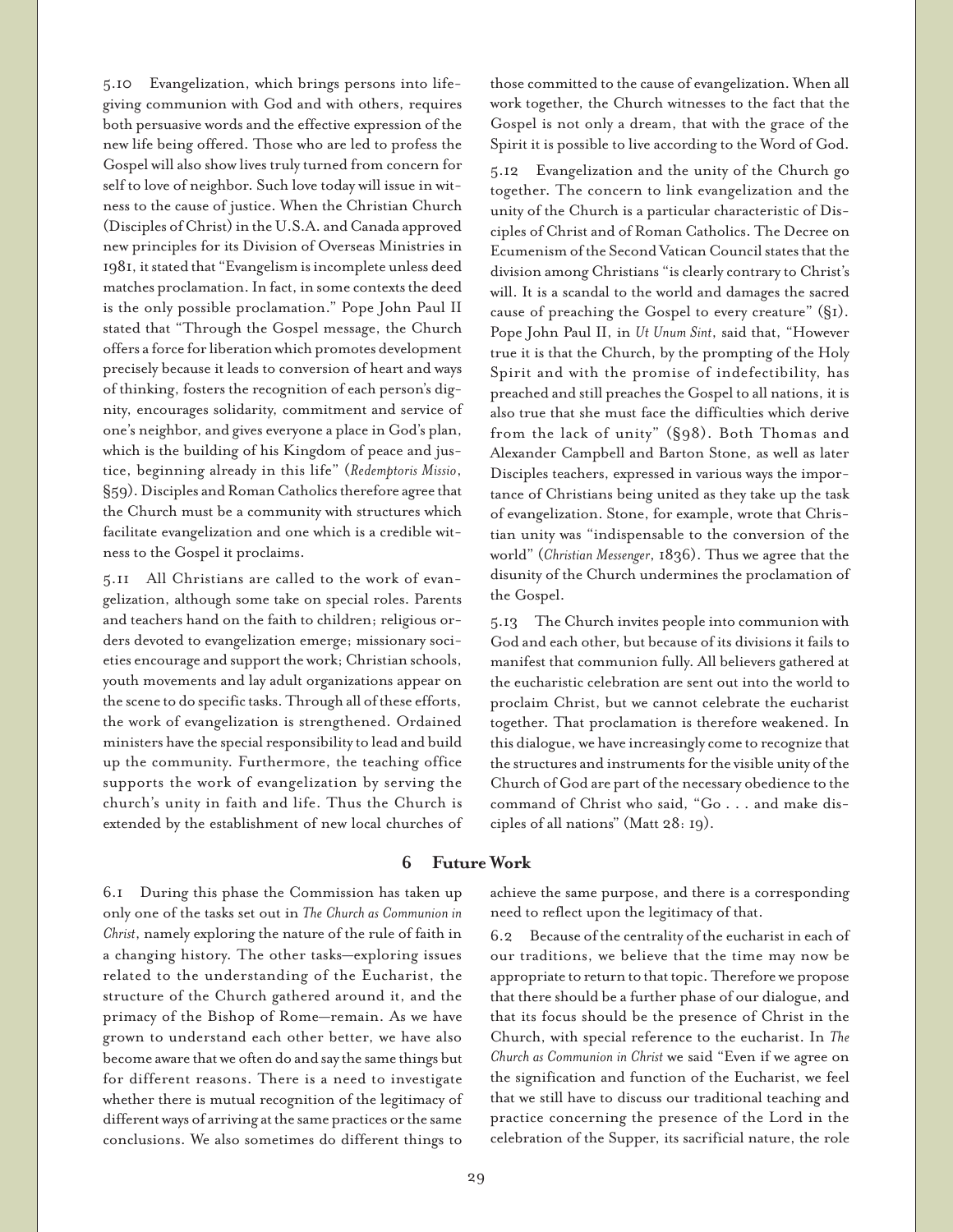of the ordained minister and the role of the community. This is important, given the emphasis that both Disciples and Roman Catholics put on the weekly celebration of the Lord's Supper and its link with the visible unity of Christians" (§53a).

6.3 This third phase has seen some significant changes of membership in our dialogue. The Most Revd Samuel E. Carter, SJ, (former Roman Catholic Co-Chairperson) and the Revd Dr Kilian McDonnell, OSB, have retired from the Commission. We have also lost by death the Revd Dr J.M.R. Tillard, OP, a founding member of the Commission. We place on record our debt to them for the contributions they made to our work.

May 22, 2002

# Participants

#### **Disciples of Christ**

The Revd Dr Paul A. Crow, Jr., Indianapolis, Indiana, U.S.A. (Co-Chairperson) Dr M. Eugene Boring, Fort Worth, Texas, U.S.A. The Revd Dr Bevis Byfield, Kingston, Jamaica Dr H. Jackson Forstman, Nashville, Tennessee, U.S.A. Dr Nadia Lahutsky, Fort Worth, Texas, U.S.A. The Revd Dr William Tabbernee, Tulsa, Oklahoma, U.S.A. The Rev Dr David M. Thompson, Cambridge, England The Revd Dr Robert K. Welsh, Indianapolis, Indiana, U.S.A. (Co-Secretary, 1999-2002)

#### **Roman Catholics**

The Most Revd Samuel E. Carter, SJ, Kingston, Jamaica (Co-Chairperson, 1993-95) The Most Revd Daniel M. Buechlein, OSB, Indianapolis, Indiana (Co-Chairperson, 1996-2002) The Most Revd Basil Meeking, Chicago, U.S.A. Monsignor Michael Jackson, Hove, England The Revd Dr Kilian McDonnell, OSB, Collegeville, Minnesota, U.S.A. (1993-98) Monsignor Dr John P. Meier, Notre Dame, Indiana, U.S.A. Monsignor John Mutiso-Mbinda, Vatican City (Co-Secretary) Dr Margaret O'Gara, Toronto, Canada The Revd Dr J.M.R. Tillard, OP, Ottawa, Canada (1993-2000) The Revd Robert D. Turner, Helena, Montana, U.S.A. (Consultant, 2000-02)